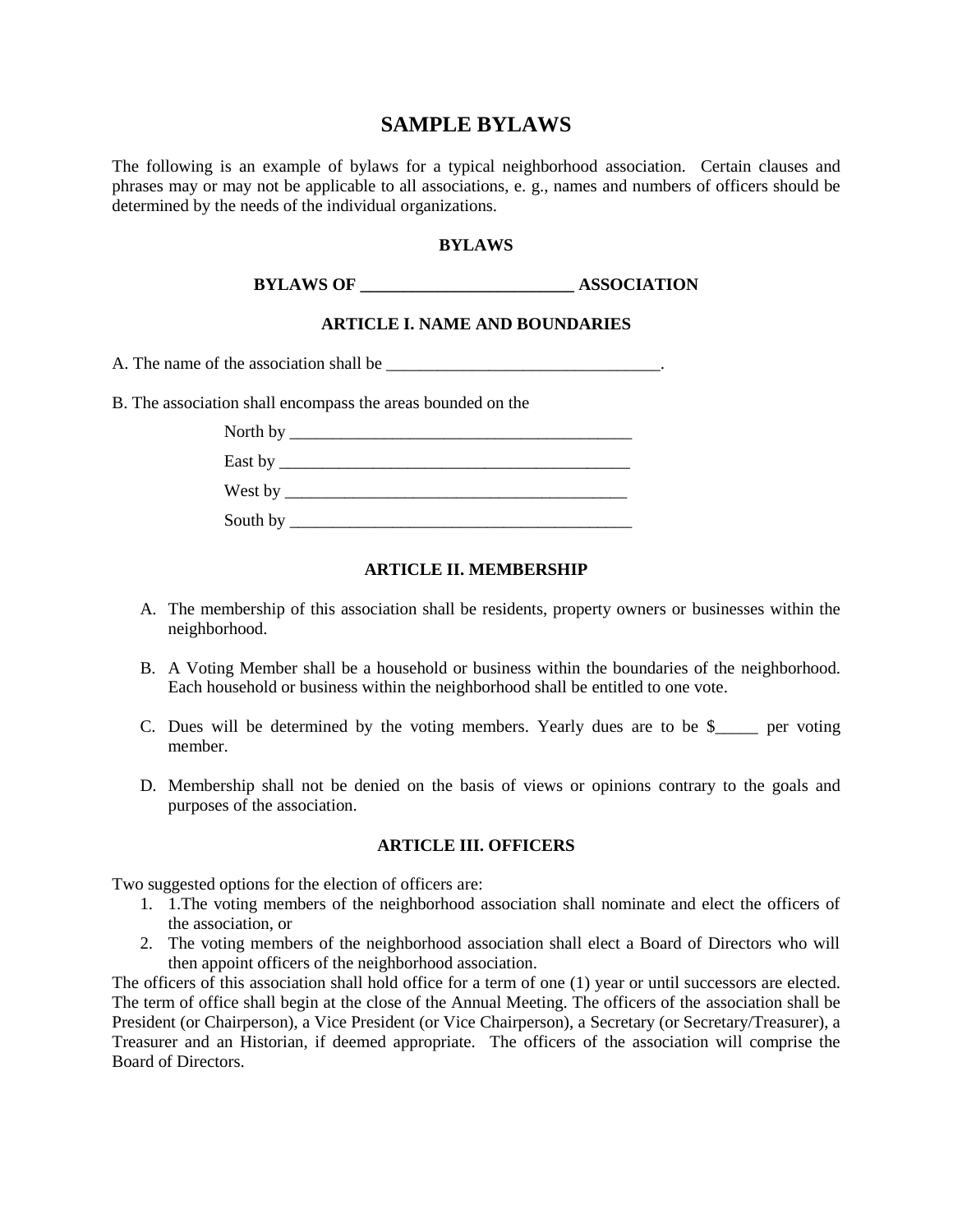- A. The President (or Chairperson) shall call and preside at all meetings, shall act for and in behalf of the membership of the association, shall appoint any special committees necessary for the operation of the association business and shall act as official spokesperson for the association.
- B. The Vice President (or Vice Chairperson) shall, in the absence of the President, assume all of the duties of that office and shall be responsible for publicity and notifications of meetings of the association.
- C. The Secretary shall keep a permanent record of all formal meetings and all legal documents and legal transactions of the association. The secretary shall transcribe the minutes of each meeting and shall maintain a file copy of same.
- D. The Treasurer shall keep all financial receipts and a permanent record of all financial business of the association. An up-to-date financial report shall be submitted at each meeting. The Treasurer shall be responsible for membership.
- E. The Neighborhood Advocates (or Area Representatives) shall be composed of an appropriate number of Voting Members, shall be elected by the voting membership and shall serve in the capacity of gathering and disseminating information critical to the implementation of the purpose stated in these bylaws. Every effort will be made to insure that neighborhood advocates serve specific blocks or streets within the association boundaries.
- F. Any officer can be removed from office by a 2/3rds majority vote of the dues paying membership (if applicable) after a special meeting has been requested at least ten (10) working days in advance. Notice must be provided to all residents for meetings involving the recall of officers.

# **ARTICLE IV. COMMITTEES**

- A. The President (or Chairperson) shall have the power to appoint committees as necessary to implement the purposes of the charter.
- B. The President (or Chairperson) shall be an ex-officio member of all committees.

## **ARTICLE V. MEETINGS**

An annual meeting shall be held during the month of \_\_\_\_\_\_\_\_\_ at a time and place designated by the President/Chairperson.

- A. Not less than <u>ear</u> percent of the Voting Members shall have the privilege of petitioning a special meeting at any time.
- B. The Voting Members present shall constitute a quorum.
- C. At least a day notice shall be provided in advance of any association meeting. Every effort will be made to notify all interested parties and members of the Association of upcoming meetings either by phone, e-mail, meeting notices, bulletin boards, newsletters, or announcements at regularly scheduled meetings.
- D. All meetings shall be public and open to any interested persons.